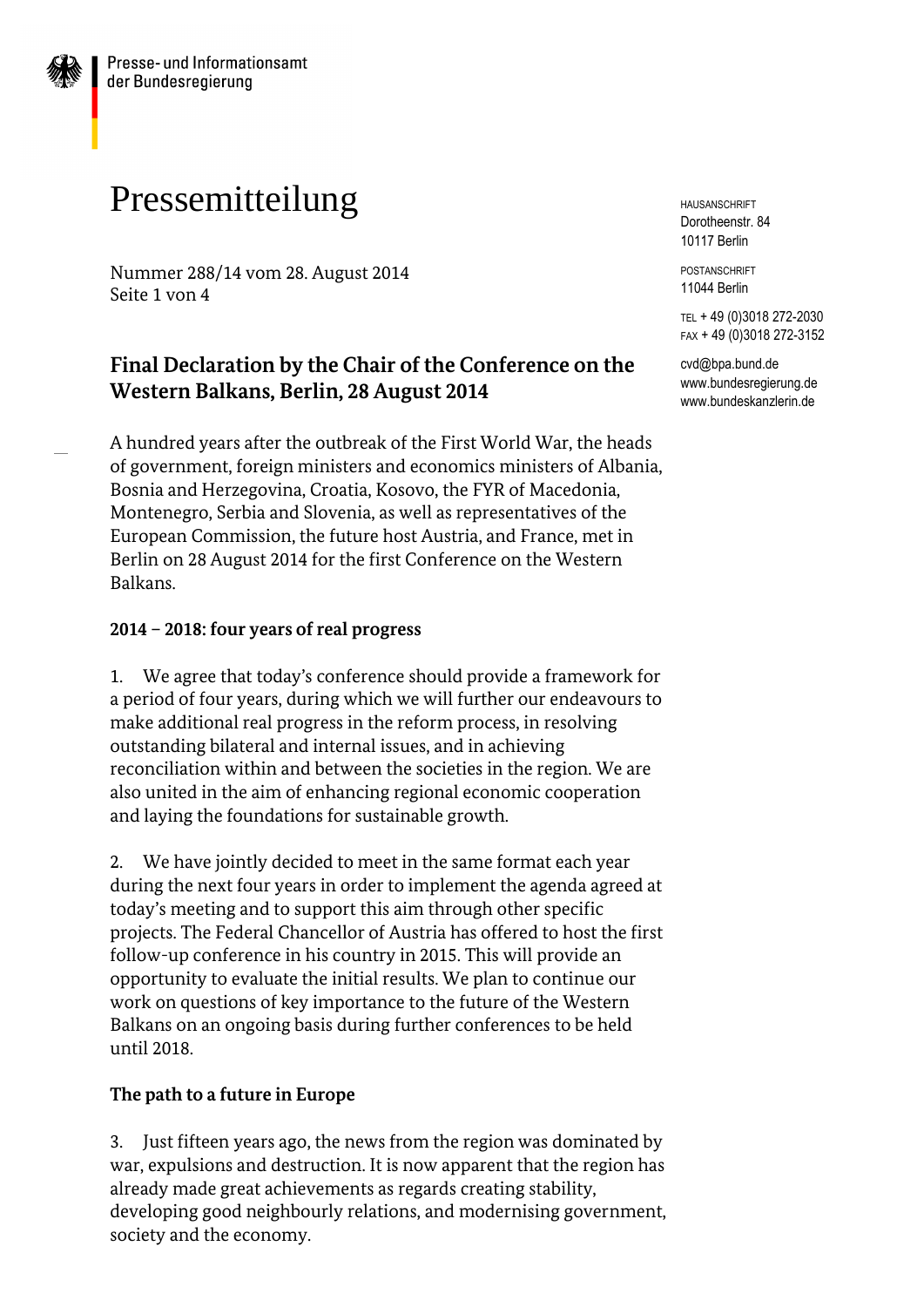

Nummer 288/14 vom 28. August 2014 Seite 2 von 4

4. The European Union's enlargement policy has played a crucial role in these achievements. All of the countries in the Western Balkans firmly believe that their future lies in the European Union.

5. The German Government expressly underlines its support for the prospect of European integration for the countries of the Western Balkans. All of the countries of the Western Balkans will have an opportunity to join the European Union if they meet the conditions for accession. Germany is aware of its responsibility for a peaceful, stable and democratic future based on the rule of law, and will continue to support the region on its path to this future.

## **Intensifying regional cooperation as an essential basis**

6. All of the participants underline the need to resolve outstanding bilateral questions as quickly as possible in the interests of good neighbourly relations and increased stability in the region. The prime ministers of Serbia and Kosovo reiterated their determination to revitalise the process of normalising relations. The naming dispute between the FYR of Macedonia and Greece is one of the outstanding bilateral issues. The participating States agreed that this dispute must urgently be resolved by a willingness to compromise on all sides. Where possible, the countries should make use of the positive influence of regional neighbours on overcoming internal political challenges. This applies in particular to the revitalisation of the reform process in Bosnia and Herzegovina.

7. The countries of the Western Balkans therefore stress their willingness today to increase their cooperation among one another. Regional organisations such as the Regional Cooperation Council will play an important role in this.

8. Regional cooperation shall also include the civil society level. In this context, the participating States underlined their unanimous wish to expand transnational exchange, particularly among young people.

## **Strengthening good governance**

9. Further improving governance remains a particular challenge for the young democracies of the Western Balkans.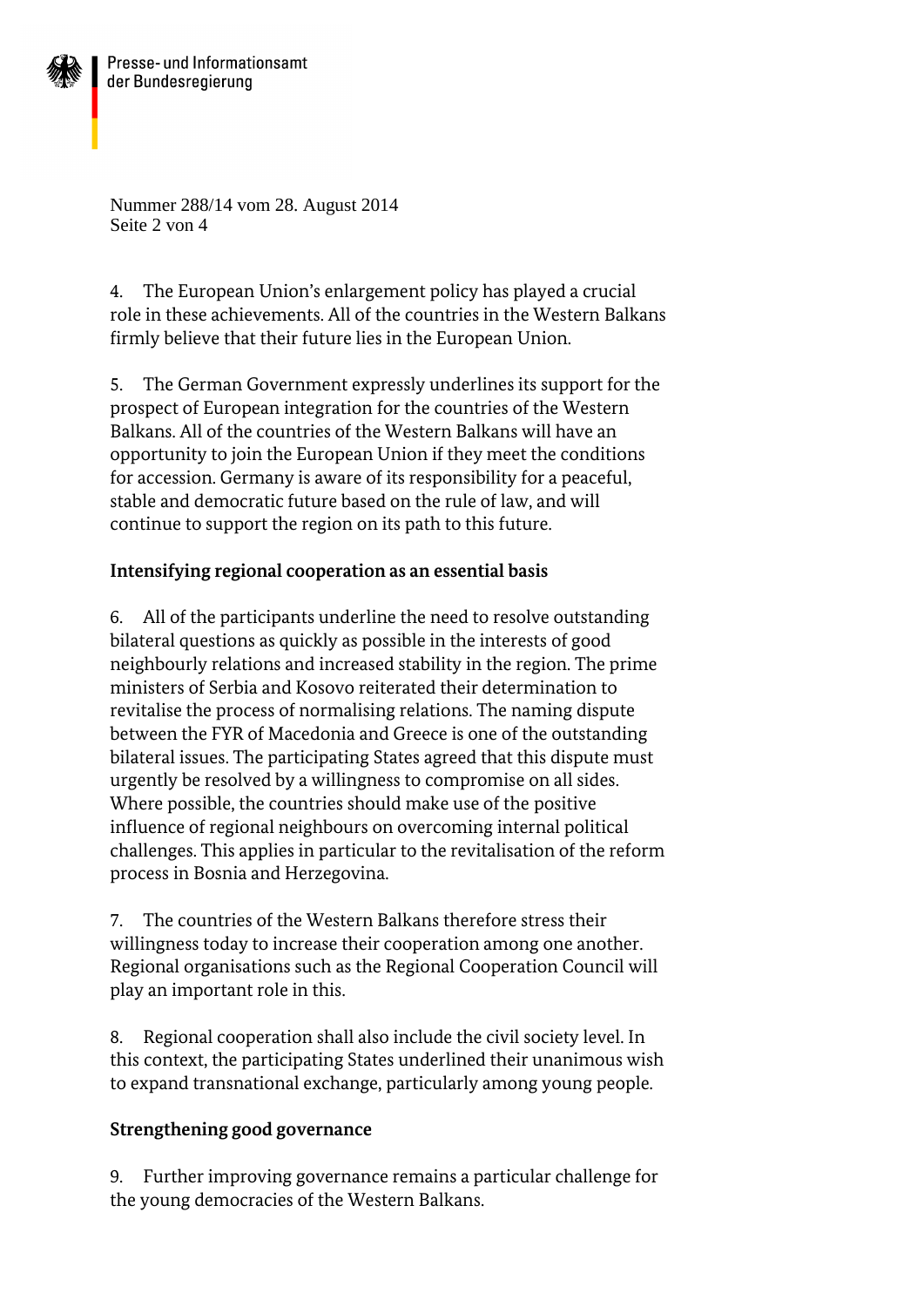

Nummer 288/14 vom 28. August 2014 Seite 3 von 4

10. The participating States agree that further measures must be taken to tackle corruption and organised crime. The countries of the Western Balkans reiterated their willingness to carry out further reforms aimed at increasing legal certainty in their countries, to uphold and reinforce the independence of their judiciary, and to work more intensively together across borders in regional and bilateral structures.

11. In a pluralistic democracy, the opposition must also be able to play its role in the parliamentary framework, and it must also want to do so. A politically active civil society can also provide constructive support as regards the further strengthening of democratic communities in the countries of the Western Balkans, thus also bringing these states closer to the EU. The prerequisites for this include a pluralistic media landscape, independent trade unions, and an economy that can fulfil its role as part of the community, free from political interference. Germany remains committed to fostering freedom of the media in the region. To this end, the Federal Foreign Office is holding a workshop for twelve leading journalists from all countries of the region as part of the conference framework programme.

#### **Increasing prosperity via sustainable economic growth**

12. Sustainable economic growth and thus the sustainable increase of prosperity for the good of citizens will only be possible via open markets and foreign investment. A positive investment climate is particularly crucial to the activities of small and medium-sized enterprises. Legal certainty and a zero-tolerance policy on corruption are vital in this context. The participating States aim to improve cooperation among the investment agencies, as well as the way they communicate with Germany Trade & Invest.

13. The countries of the Western Balkans shall reinforce their endeavours to overcome their current account deficits. German business will support the enhancement of the region's export strength by launching a purchasing initiative for the Western Balkans in 2015.

14. Competitiveness must be further increased via regional value chains. In this context, the initiative by the German business community to hold a regional conference in Montenegro in